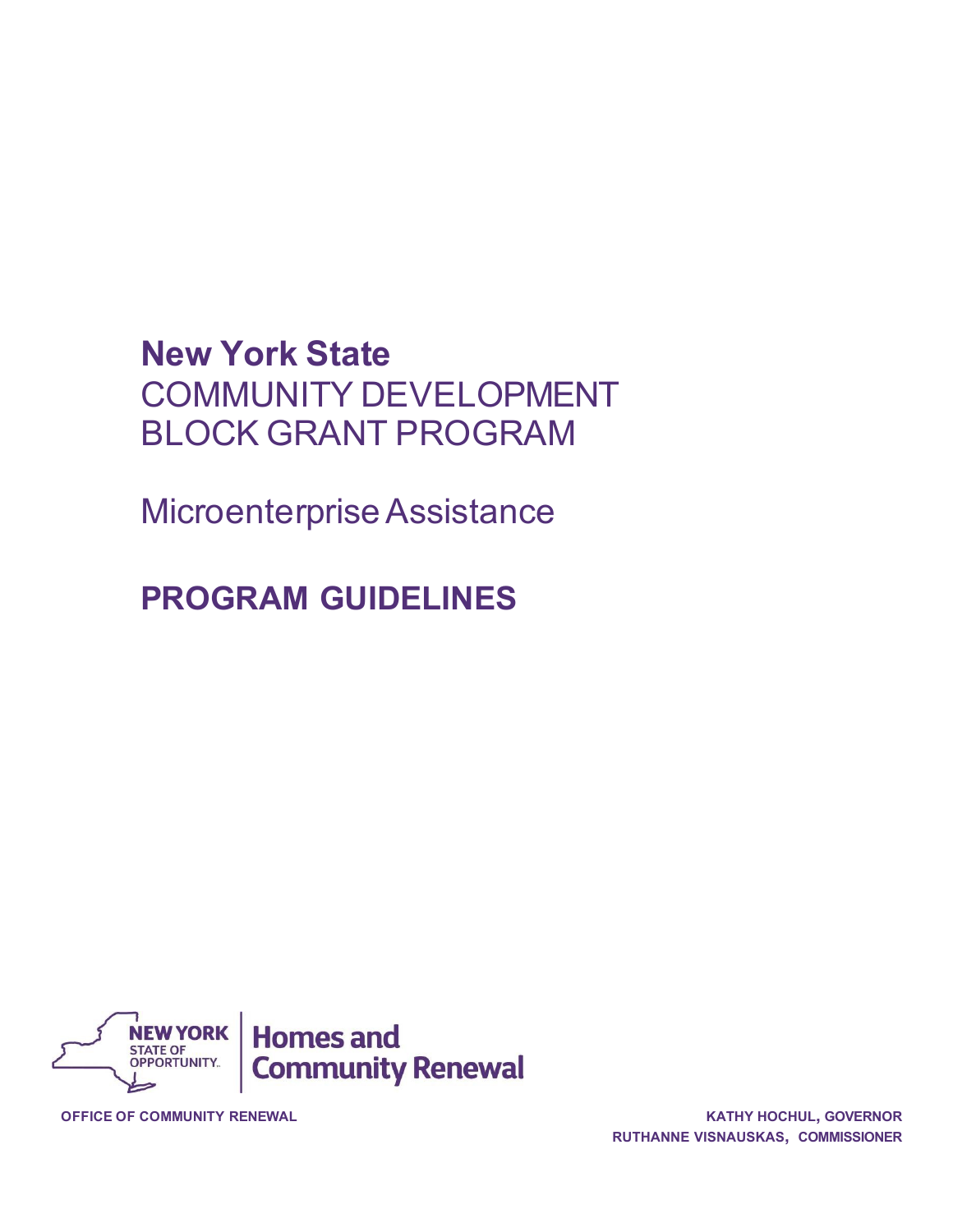# **Contents**

| VI. EVALUATION OF ELIGIBLE ACTIVITIES AND ADDITIONAL FUNDING REQUIREMENTS5<br>А. |
|----------------------------------------------------------------------------------|
| В.                                                                               |
| C.                                                                               |
|                                                                                  |
|                                                                                  |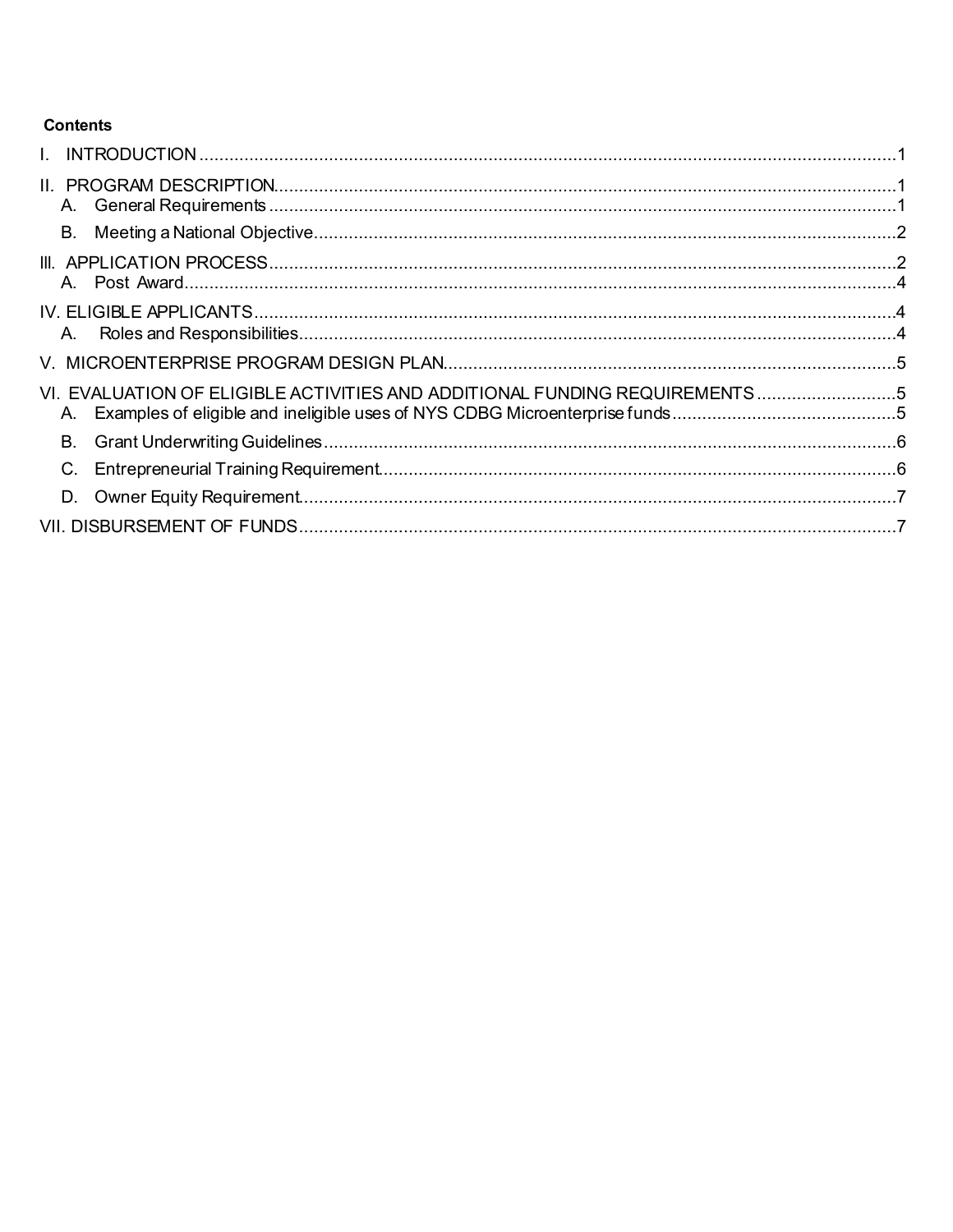## <span id="page-2-0"></span>**I. INTRODUCTION**

NYS Community Development Block Grant Program (NYS CDBG) is a federally-funded program that provides financial resources to assist in the development of viable communities by providing decent housing and a suitable living environment and by expanding economic opportunities, principally for persons of low- and moderate-income (LMI). The Office of Community Renewal (OCR) administers NYS CDBG funds for non-entitlement communities which are generally cities, towns and villages with populations under 50,000 and counties with populations under 200,000. There are approximately 1,300 eligiblecommunities (units of local government) statewide.

New York State must ensure that not less than 70% of its CDBG funds are used for activities that benefit low- and moderate-income (LMI) persons (at or below 80% of median). This is achieved by granting maximum priority to activities that meet one of the following Federal National Objectives: benefit low- and moderate-income persons or families; or aid in the prevention or elimination of slums or blight; or meet an urgent communitydevelopment need.

The NYS CDBG Microenterprise program achieves the National Objective by providing jobs and economic opportunities for persons from LMI families. The program provides funds to eligible local governments to assist qualifying businesses undertake activities that result in the creation of job opportunities for persons from LMI families. Funding decisions are based, in part, on the following: severity of need; public benefit; program feasibility; sustainability of activity outcomes; reasonableness of costs; extent to which the activity compliments other local, state, or federal programs; and public support for the locally-driven program.

## <span id="page-2-1"></span>**II. PROGRAM DESCRIPTION**

The NYS CDBG Microenterprise program provides resources to support and foster the development of microbusinesses by providing grants in conjunction with capacity building and entrepreneurial assistance. The program is designed to stimulate economic growth and create businesses and jobs that will improve and preserve NYS homes and communities. An objective of the NYS CDBG Microenterprise program is to create opportunities for the development of microbusinesses that promote employment opportunities for persons of low- to moderateincomefamilies.

A microenterprise is defined as a commercial enterprise that has five (5) or fewer employees, one (1) or more of which is the principal and owns the enterprise at the time of application. This includes both part-time and full-time employees. A microenterpriseis a private for-profit business entity; corporation, partnership, or sole proprietorship that is legal, licensed and operating. Nonprofit entities are not microenterprises.

#### <span id="page-2-2"></span>**A. General Requirements**

- The maximum total allocation for which a community can apply is \$300,000.
- A minimum of 50% of a total allocation (less grant administration costs) must be awarded to start-up businesses. A start up business is one which has been in operation less than six (6) months from the time of application.
- Although it is not required that specific microenterprises are identified as part of the application for Microenterprise Program funding, an application that identifies microenterprises and entrepreneurs that have gone through a prescreening stage is recommended. The prescreening stage should verify eligibility, evaluate the proposed project and determine funding need.
- NYS CDBG Microenterprise funds must be allocated as a grant to each microenterprise.
- Grant assistance to an individual microenterprise must be between \$5,000 and \$35,000. The maximum award is not intended to serve as a target amount for requests for assistance. The amount of CDBG assistance should be based on need and CDBG funds should not be used to reduce the amount of nonfederal financial support for the project.
- Grants may not exceed 90% of the total project cost to assist in the start-up or expansion of a microenterprise.
- A minimum amount of 10% owner equity contribution to the project is required.
- Each microenterprise owner must complete an approved entrepreneurial assistance or small business training program prior to receiving CDBG Microenterprise grant funds. The cost for the owner to attend the training may be an eligible CDBG expense.
- Applicants may request up to 15% of the CDBG award in program delivery, administration, and training combined. Of the 15%, administration must not exceed more than 5% of the total project cost.
- Retention is not permitted in the Microenterprise Program.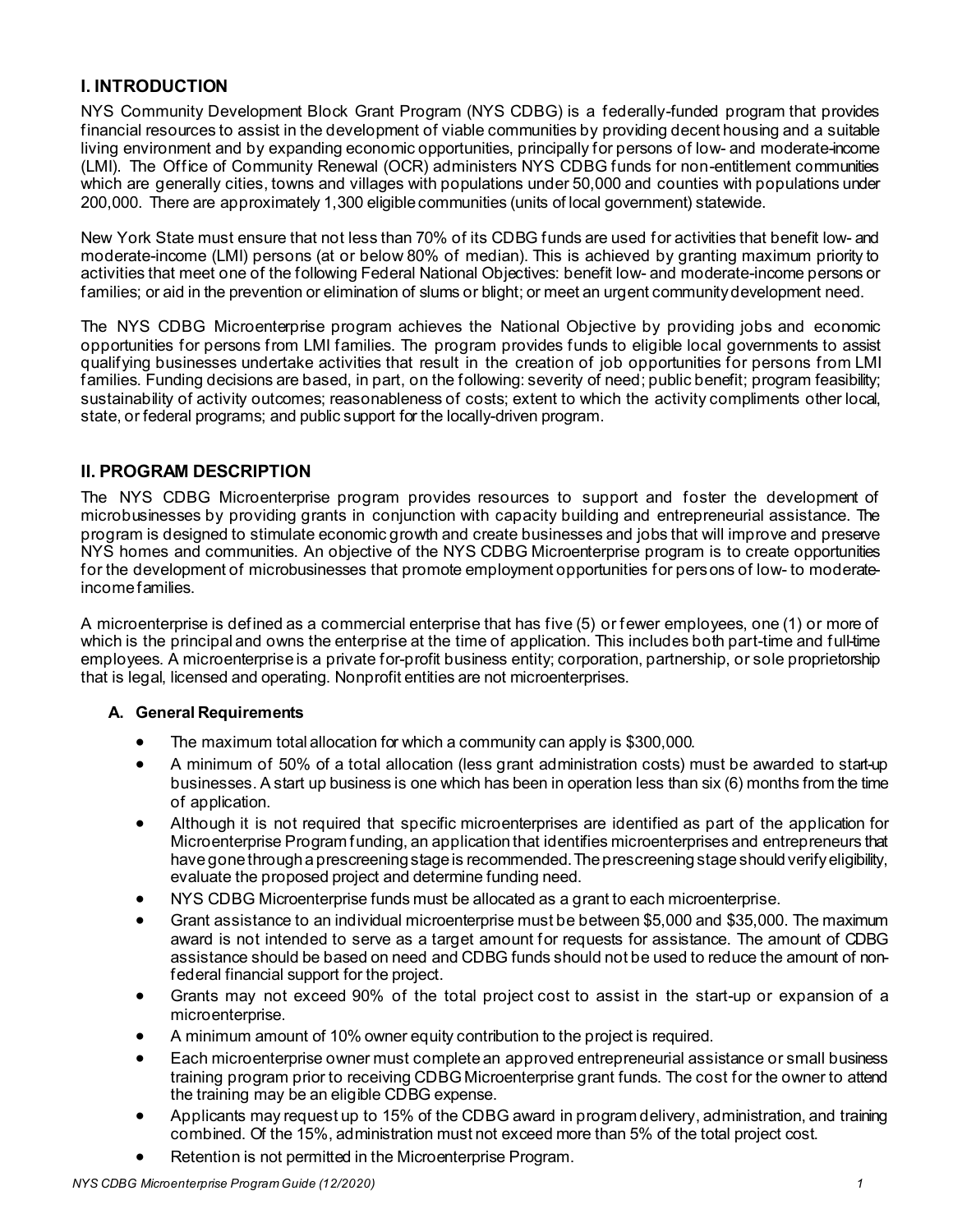#### <span id="page-3-0"></span>**B. Meeting aNational Objective**

The primary objective of the CDBG program is the development of viable communities by providing decent housing and a suitable living environment and expanding economic opportunities, principally for persons of low- and moderate- income (LMI). For this to be achieved, each CDBG funded activity must meet a National Objective. A microenterprise maymeet a National Objective one of two ways:

- 1. By creating a minimum of one (1) permanent full-time equivalent job for persons from LMI families. A full time equivalent (FTE) job is any combination of two or more part-time jobs that, when combined together, constitute the equivalent of a job of at least 40 hours per week. If more than one (1) FTE job is created as a result of NYS CDBG assistance, a minimum of fifty-one percent (51%) of the jobs must benefit persons from LMI families. A LMI job activity is one which creates a job that is either *held by* or considered to be *made available* to persons from LMI families. The distinctionbetween "held by" and "made available to" is detailed below.
	- "taken (held) by" A job is considered to be taken by a LMI person if, at the time their employment starts, that person is a member of a family whose income falls at or below the applicable Section 8 Income Limits. (Referenc[e https://www.huduser.gov/portal/datasets/il.html](https://www.huduser.gov/portal/datasets/il.html) or the most current income limits.)
	- "available to" A job is considered to be made available to a LMI person if the position does not require special skills acquired from substantial training or work experience, and education beyond high school is not a prerequisite to employment. The assisted business must take actions to ensure that LMI persons receive "first consideration" for filling such jobs.

Fora Microenterprise business creating jobs there are three principles involved in providing "first consideration":

- a. The business must use a hiring practice that under usual circumstances would result in over 51% of LMIpersonsinterviewedforapplicablejobs beinghired,
- b. The business must seriously consider a sufficient number of LMI job applicants to give reasonable opportunity to fill the position with such a person, and
- c. The distance from residence and availability of transportation to the job site must be reasonable before a particular LMI personmay be considered a serious applicant for the job.
- 2. If the beneficiary / entrepreneur receiving the grant qualifies as LMI himself/herself. For microenterprises that are owned and operated by more than one individual, a majority of the owners must qualify as LMI in order to meet the Limited Clientele Microenterprise (LMCMC) National Objective. The business owner(s) cannot becounted towards jobreporting.

## <span id="page-3-1"></span>**III. APPLICATION PROCESS**

The microenterprise application is now available through the consolidated Funding Application (CFA) on an Open Round, rolling basis, and not subject to the annual "competitive" CFA deadline.

The application involves a two-step process. First, an applicant must complete a Pre-Application within the CFA system. The Pre-application will be reviewed by the Office of Community Renewal. Once the applicant clicks 'Submit' within the Pre-Submission part of the application, the applicant will receive one of three notifications via email:

- **Accept** The Pre-Submission has been approved and the applicant can proceed to the full application within the CFA Portal. An Invitation to Apply will be sent within the CFA system. An applicant must complete the full application in the CFA portal within 60 days of the invitation to apply.
- **Reject** The Pre-Submission form has not been approved. The applicant will not be able to proceed to the full application within the CFA Portal. An Invitation to Apply will not be sent.
- **Needs More Information** OCR has determined that additional information is required before the application can be approved and an Invitation to Apply sent.

For all of the above, OCR staff will be in contact with the applicant to discuss the next steps.

The following steps summarize the Open Round and Pre-Submission process for NYS CDBG Economic Development projects:

*NYS CDBG Microenterprise Program Guide (12/2020) 2* **1. Citizen Participation:** Applicants must hold at least one (1) public hearing prior to the submission of the CDBG application for the purpose of obtaining citizens' views and responding to proposals and questions. The application must be made available to the public for inspection at the municipal office(s). Applicants must meet the citizen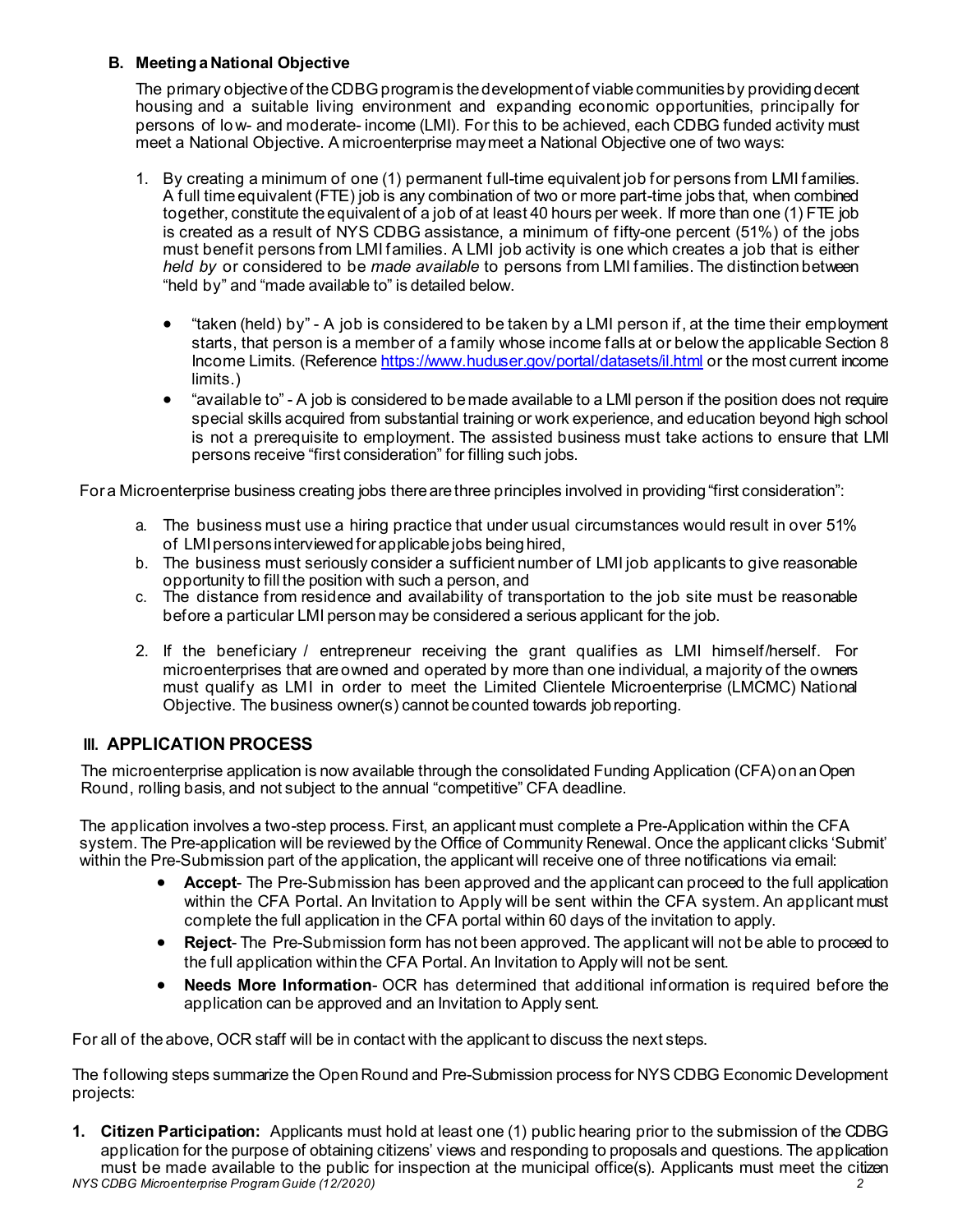participation requirements at 24 CFR 570.486 and NYS Homes and Community Renewal's Citizen Participation Plan as amended, which require Applicants to follow a citizen participation plan. Prior to submitting a CDBG application, Applicants must issue a public hearing notice and hold one public hearing (one in each jurisdiction of a joint application) allowing for citizen feedback on the community and economic development needs of the applicant community and any proposed project(s). When issuing the notice and holding the public hearing, please note the following:

- All hearings must also be conducted in accordance with the New York State Open Meetings Law
- The municipality must provide a minimum seven (7) day period between the publication of the hearing notice and the hearing itself. Note that the date of publication is day "zero."
- The hearing notice must be conspicuously posted in one or more public locations at least seventy-two (72) hours prior to the actual hearing. This may also be accomplished by posting to the municipal website
- The hearing must be conducted by a quorum of the legislative body of the municipality only, not by a sub recipient, department or arm of the applicant
- The notice for the hearing must specifically mention the municipality's intent to apply for NYS CDBG funds and the current program year
- The notice must identify all activities that the Applicant may be applying for during current program year, which may include Housing, Public Infrastructure/Facilities, Economic Development, or Community Planning
- Public hearings must be held in a location accessible to persons with disabilities and/or provide reasonable accommodations to allow all interested parties to participate
- The municipal resolution authorizing the public hearing, the hearing notice, affidavit of publication, list of attendees, hearing minutes, and evidence of conspicuous public posting must be included as an attachment to the application

A copy of the application must be available for public inspection at the municipal office(s). **Public hearings must be held in the same calendar year in which the application is submitted. Exceptions may be made for projects under board consideration in January. In those cases, OCR will accept hearings held in December of the previous year.**

After award a recipient of CDBG funds must hold a second public hearing to report project accomplishments, following the same guidelines provided above. For more information on citizen participation requirements, refer to Chapter 8 of the CDBG Grant Administration Manual a[t https://hcr.ny.gov/community-development-block-grant](https://hcr.ny.gov/community-development-block-grant-economic-development-program)[economic-development-program](https://hcr.ny.gov/community-development-block-grant-economic-development-program)

- **2. Submission of Applications:** Applications are project-based. Applicants will answer threshold questions to determine whether their project may be eligible for funding and from what funding source(s). Because some funding sources are only available to certain categories of project sponsors–such as municipalities, nonprofits, or businesses–two sponsors undertaking similar projects may qualify for different funding sources.
- **3. The Office of Community Renewal Review:** Applications will undergo due diligence and technical review by the Office of Community Renewal (OCR). OCR will undertake a comprehensive review of the application to determine compliance with federal, state, and program regulations, policies, and statutes.

## **OCR Scoring Criteria**

Applications are reviewed based on the following factors:

- The documented need for microenterprise assistance in the project area.
- The extent to which the program will create permanent, full time equivalent job opportunities for persons of low- and moderate- income either through the support of LMI entrepreneurs or the creation of LMI jobs.
- The usefulness and practicality of the entrepreneurial training program.
- The degree to which the program supports a community-approved strategic or comprehensive plan.
- The program's impact on increasing the viability of the "Main Street" business sector and/or targeted industry sectors.
- Demonstration of expertise in technical assistance.
- The degree to which the program is financially and technically feasible.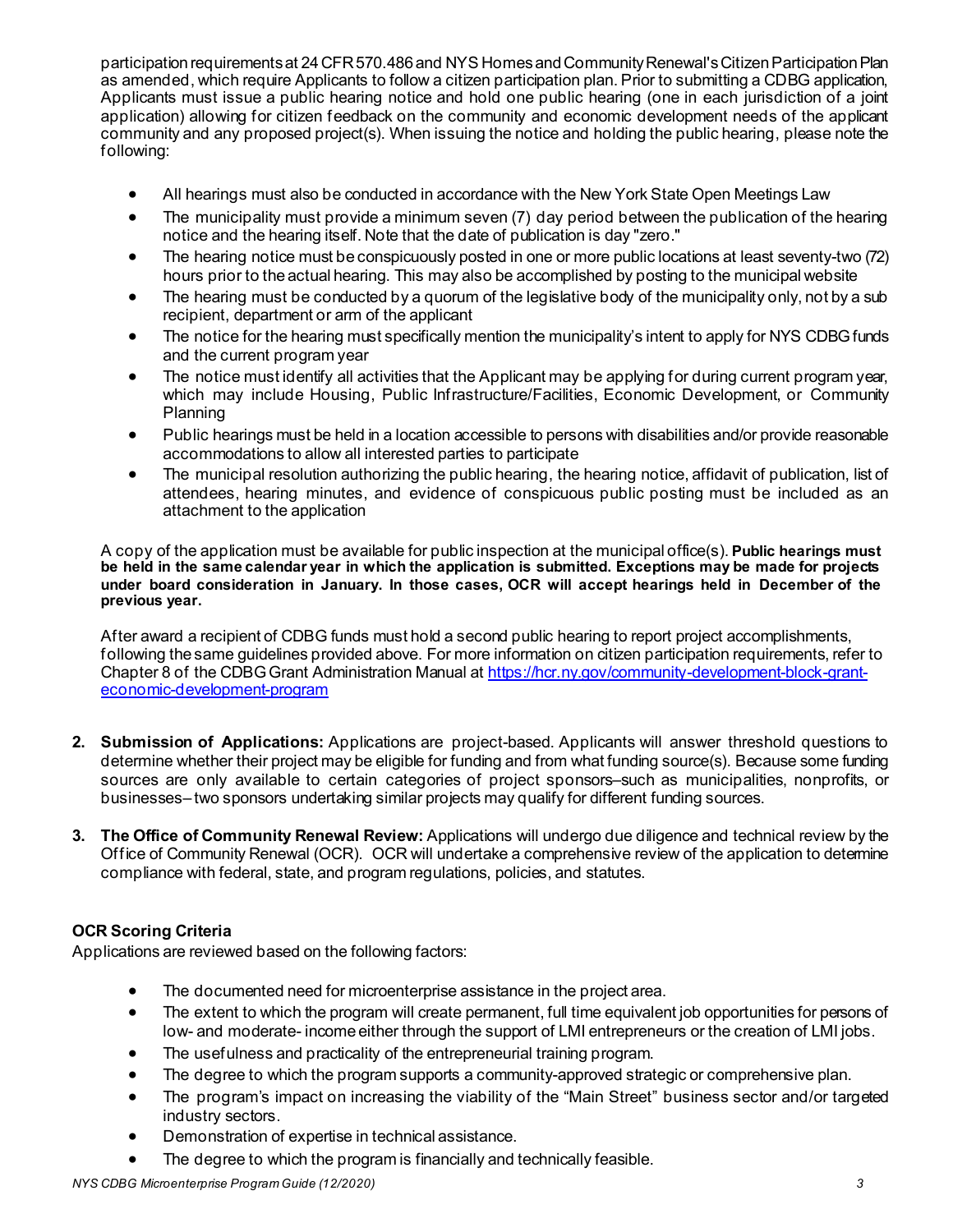- Reasonableness of program costs.
- The extent of documentation that supports the timely completion of the proposed activities within the term of the grant agreement. Issues which may hinder timely completion of the program must be addressed prior to award
- Demonstrated assurance of the success of the program
- Capacity to complete activities in a timely & effective manner
- Leveraging and availability of other resources
- CDBG and administrative performance history, if any
- Extent to which activity complements other federal, state, & local programs

HCR staff shall generally apply the criteria noted above when awarding funding for applications received through the Consolidated Funding Application Portal. In addition to the criteria noted above, HCR shall have the discretion to consider additional factors in determining the relative merits of projects.

The capacity of the Applicant to complete activities in a timely manner may impact the evaluation of the application. OCR will review an applicant's program history, beginning with Program Year 2000, to determine whether or not the Applicant has completed and/or made appropriate progress with any and all prior OCR grants including the numberof extensions requested to completea project beyond the specified deadline. **Applicants should only apply for the** amount of funding that can be fully expended and the type of activities that can be completed within the **specified program completion period of twenty-four (24) months.** Applicants should not proceed with a program that cannot be completed within the specified timeframe or with the assumption that an extension of the project deadline will beconsidered.

#### <span id="page-5-0"></span>**1. Post Award**

If funding is approved by the HTFC, the recipient must undertake the following prior to the disbursement of funds.

- Participate in a Program Implementation Conference Call arranged by OCR Economic Development staff. All parties involved in the implementation of the program must participate.
- Execute the grant agreement and set up a non-interest bearing bank account specifically for the deposit and disbursement of NYS CDBG funds.
- Conduct an environmental review of the project and complete the environmental review record. Refer to the OCR Grant Administration Manual at [https://hcr.ny.gov/community-development-block-grant-economic](https://hcr.ny.gov/community-development-block-grant-economic-development-program)[development-program](https://hcr.ny.gov/community-development-block-grant-economic-development-program) or additional information on the environmental requirements.
- Submit an Administration Plan prior to the first request for funds

## <span id="page-5-1"></span>**IV. ELIGIBLE APPLICANTS**

Eligible applicants are non-entitlement units of general local government (village, city, town or county), excluding metropolitan cities, urban counties and Indian Tribes that are designated entitlement communities. Non-entitlement areas are generally defined as cities, towns and villages with populations of less than 50,000, except those designated principal cities of Metropolitan Statistical Areas, and counties withpopulations of less than 200,000. The NYS CDBG program does notprovide direct financial assistance to businesses.

#### <span id="page-5-2"></span>**A. Rolesand Responsibilities**

Recipients assume responsibility for ensuring successful completion of the program; evaluating and selecting activities to be supported; entering into grant agreements with microenterprises; monitoring each microenterprise throughout the term of the grant agreement; and assuring compliance with all local, state and federal laws and regulations. Each Microenterprise Program will be implemented and managed in accordance with the NYS CDBGGrant Agreement, the OCR Grant Administration Manual, and program guidance material located on the OCR website. The Recipient must ensure that all projects are completed and have met the National Objectives within the 24-month term of the grant agreement between the Recipient and the HTFC, represented byOCR.

Each microenterprise must comply with HUD Underwriting Standards, set forth in 24 CFR 570.482(e) and Appendix A to Part 570. It is the responsibility of the Recipient to underwrite each grant application. The purpose of the underwriting is to select microenterprise projects which are financially viable and make the most effective use of NYS CDBG Microenterprise funds. In addition toHUD'sunderwriting criteria, the grants provided must be underwritten using typical commercial financing underwriting criteria. See Grant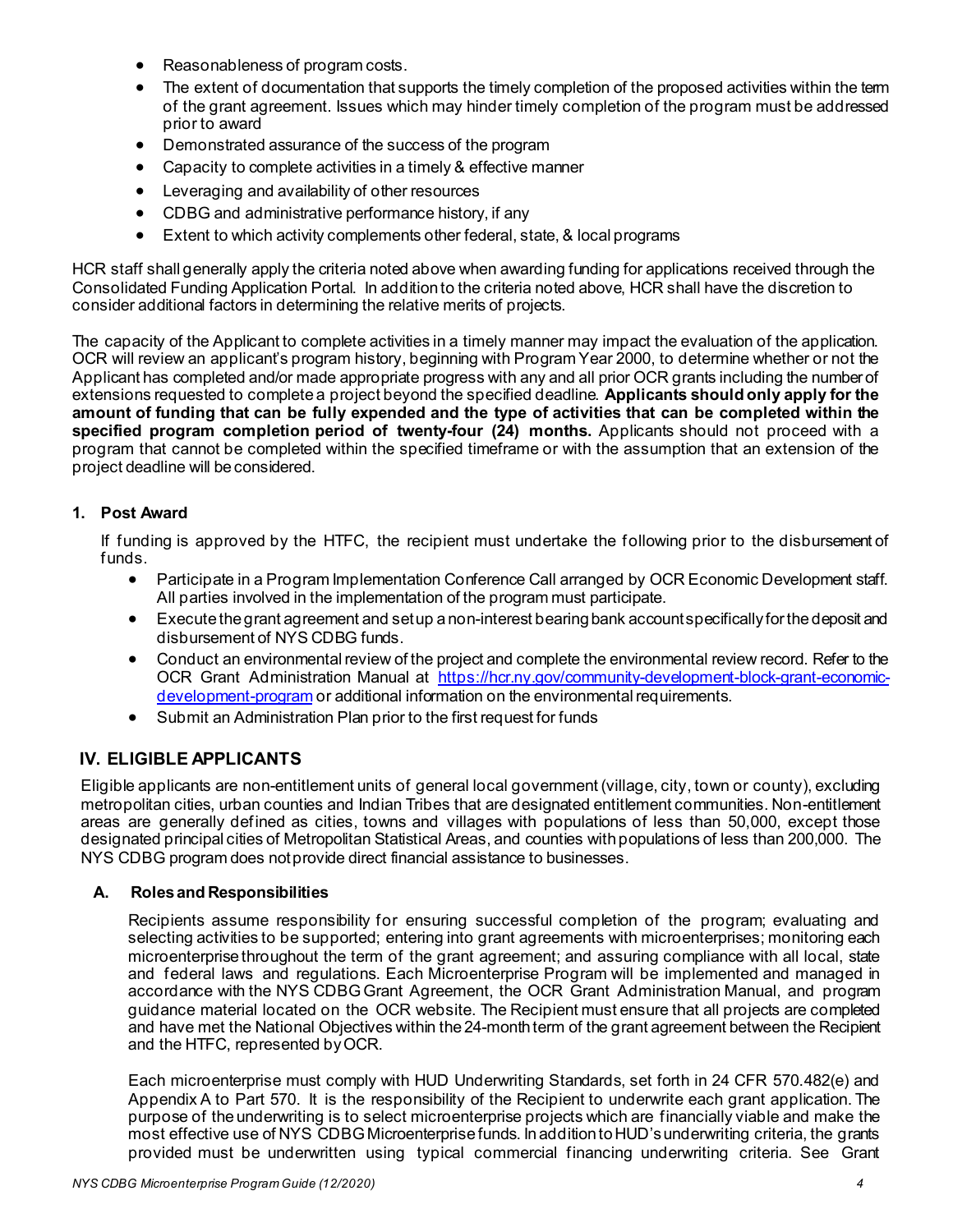Underwriting Guidelines under section VII of theseprogram guidelines for an overview of the criteria and how to comply.

# <span id="page-6-0"></span>**V. MICROENTERPRISE PROGRAM DESIGN PLAN**

The development of sound policies and procedures and the implementation of a well-designed program are critical to a successful microenterprise program. Applicants proposing microenterprise activities must submit a Program Design Plan that describes how the proposed activities will be implemented. The Program Design Plan should provide a clear and detailed description of thefollowing program elements:

- a. **Eligibility —** Explain who is eligible to participate, the process that will be followed to verify participant eligibility, and what activities are eligible under the program.
- b. **Funding —** Describe the terms and conditions for providing assistance, and the means of securing compliance during the regulatory term.
- c. **Marketing and Supporting Activities —** Describe program marketing and outreach efforts. Summarize any unique program design features or additional administrative support for the program (such as business counseling, job training, etc.) that will increase the likelihood of successful completion.
- d. **Entrepreneurial Training Requirement —** Describe the entrepreneurial assistance or small business training program each microenterprise must complete prior to receiving NYS CDBG Microenterprise funds. See Entrepreneurial Training Requirement under Section VII of this program guide for additional guidance on the training requirement.
- e. **Program Objectives and Impact —** Provide a detailed description of all appropriate quantifiable information and any unique aspects. Examples of quantifiable information are the number of grants to be made, and the number of jobs to be created. Describe how the benefits of the program will be sustained, resulting in long-term benefits.
- f. **Program Oversight and Grant Approvals —** Provide a clear demonstration of the expertise to manage the grant fund program and identifyother resources that will be made available to the participants. In addition, describe the grant approval process and a list of individuals who will be involved in the selection and approval process. The Recipient's Microenterprise Grant Committee should bediverse and include qualified individuals from related professions, such as bankers, business owners,attorneys,etc.

# <span id="page-6-1"></span>**VI. EVALUATION OF ELIGIBLE ACTIVITIES AND ADDITIONAL FUNDINGREQUIREMENTS**

A microenterprise that lacks access to traditional financing and is struggling to start or grow theirenterprise is typically a good candidate for a NYS CDBG Microenterprise Program. Although a business may meet the definition of a microenterprise based on the number of employees, for the purpose of this program the proposed activity or project the microenterprise is undertaking may not qualify as a microenterprise activity. In that event, the Recipient and the Grant Committee must review the proposed activity to determine if it is an effective use of NYS CDBG Microenterprise funds. In addition, Recipients should confer with OCR staff when making such a determination.

## <span id="page-6-2"></span>**A. Examplesof eligibleand ineligibleusesof NYS CDBG Microenterprisefunds**

Eligible Uses of Funds:

- Inventory
- Procurement of machinery, furniture,fixturesand equipment
	- o *Computers, laptops, phones, and other electronic equipment must be accompanied by a written agreement from business owners verifying that they will ONLY be used for business purposes*
	- o *Fixtures and equipment consist of moveable items that have no permanent connection to the structure of a building or utilities. Consult with OCR should you have a question regarding this.*
- Operating capital
- Reimbursement of the cost to attend the required entrepreneurial training program

Ineligible or Restricted Project Activities:

- The repayment of existing debt
- Construction, building or other improvements when Davis Bacon and Related Acts must be applied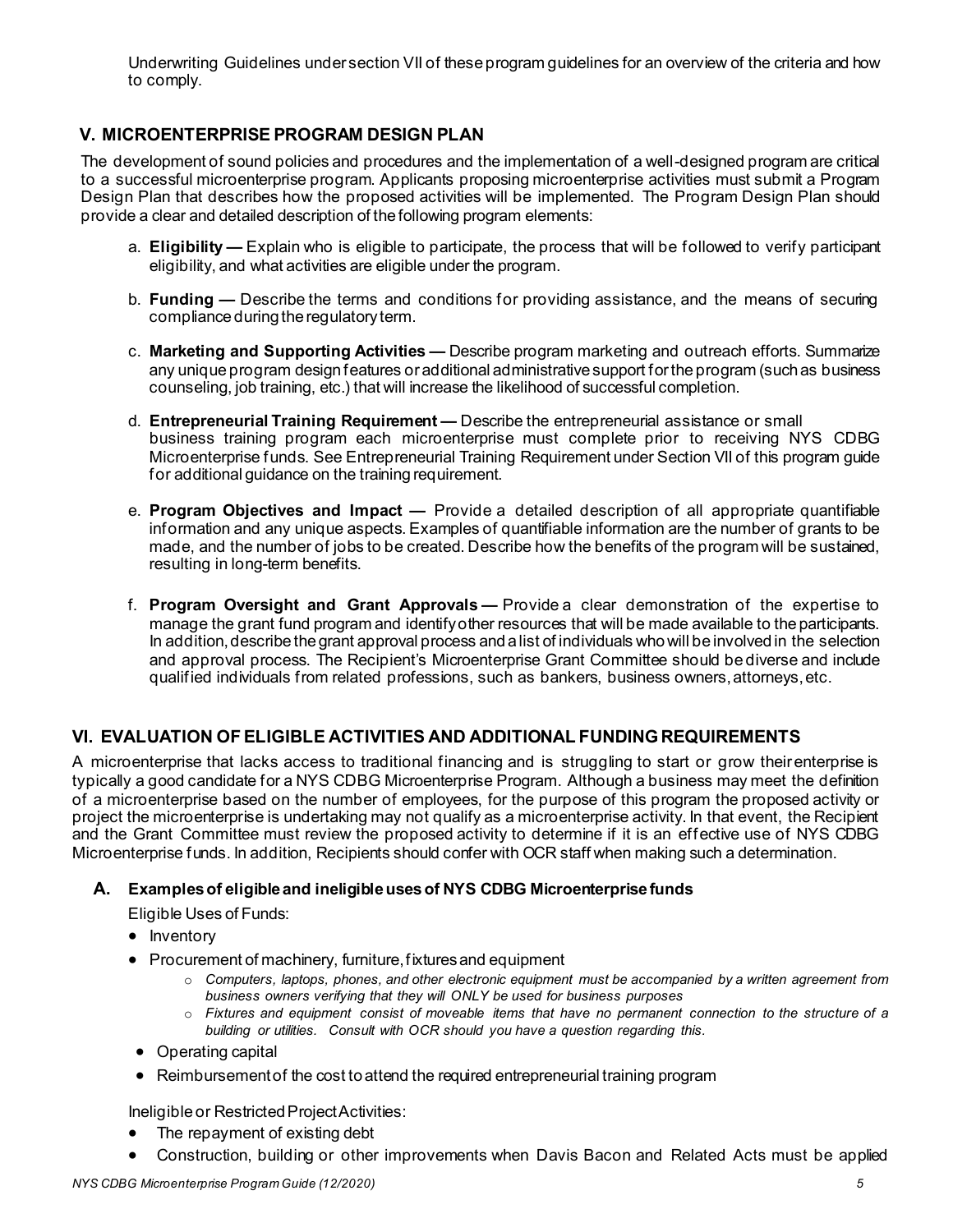(prevailing wage rate requirements)

- Assistance to a nonprofit
- Reimbursement of costs incurred prior to grant award
- Political or religious activities
- Lobbying any governmental entity
- Advancement of funds
- Purchase and/or lease of a motor vehicle without prior consent from OCR

#### <span id="page-7-0"></span>**B. GrantUnderwriting Guidelines**

Underwriting is a process by which the Recipient of the NYS CDBG funds assesses the eligibility of a potential microenterprise and decides whether the entrepreneur is grant worthy by measuring risk and determining need. The Recipient must, at a minimum, use the underwriting guidelines that meet the requirements set forth in 24 CFR 570.482(e) and Appendix A to Part 570 when evaluating potential microenterprises. The underwriting criteria is designed to support a program that assistsmicroenterprises that could not proceed without CDBG assistance, and to determine whether a proposed CDBG grant is appropriate to assist the microenterprise. The objectives of the underwriting guidelines are to ensure:

- That project costs are reasonable;
- That all sources of project financing are committed;
- That to the extent practicable, CDBG funds are not substituted for non-Federal financial support;
- That the project is financially feasible;
- That to the extent practicable, the return on the owner's equity investment will not be unreasonably high;
- That to the extent practicable, CDBG funds are disbursed on a pro rata basis with other finances provided to the project.

These guidelines provide a framework for financially underwriting and selecting projects which are financially viable and will make the most effective use of CDBG grant funds. NYS CDBG funds cannot be used to substitute other committed funding and the microenterprise must show that without NYS CDBG funding the proposed project could not be completed. Evidence of underwriting must be retained in the project files. In addition, there must be clear evidence that job creation will occur and/or that the owner(s) of the microenterprise qualifies as LMI before a grant is awarded.

#### **Recipients of past CDBG Microenterprise assistance must have committed at least 85% of any current awards prior to applying for additional funding.**

#### <span id="page-7-1"></span>**C. EntrepreneurialTrainingRequirement**

Each microenterprise owner that is awarded a grant must complete an entrepreneurial training class prior to incurring project costs and requesting CDBG grant funds. Owner(s) of the microenterprise must attend the entrepreneurial training. Attendance by the employees does not satisfy this requirement. If the microenterprise is owned and operated by more than one individual, at least one person must complete the training program.

The training requirement must be a classroom-style training that teaches the fundamentals of owning and operating a business. The training program should help entrepreneurs develop business skills. At minimum, the training program should consistof the following elements:

- Developing a business plan
- Legal issues
- Taxes, recordkeeping, accounting
- **Financing**
- Marketing, advertising
- Employee issues

NYS CDBG Microenterprise training funds cannot be used to subsidize the cost of conducting a training program. **NYS CDBG funds may be used to reimburse the microenterprise business owner(s) for participating in an entrepreneurial training course.** Reimbursement will not occur until the owner has